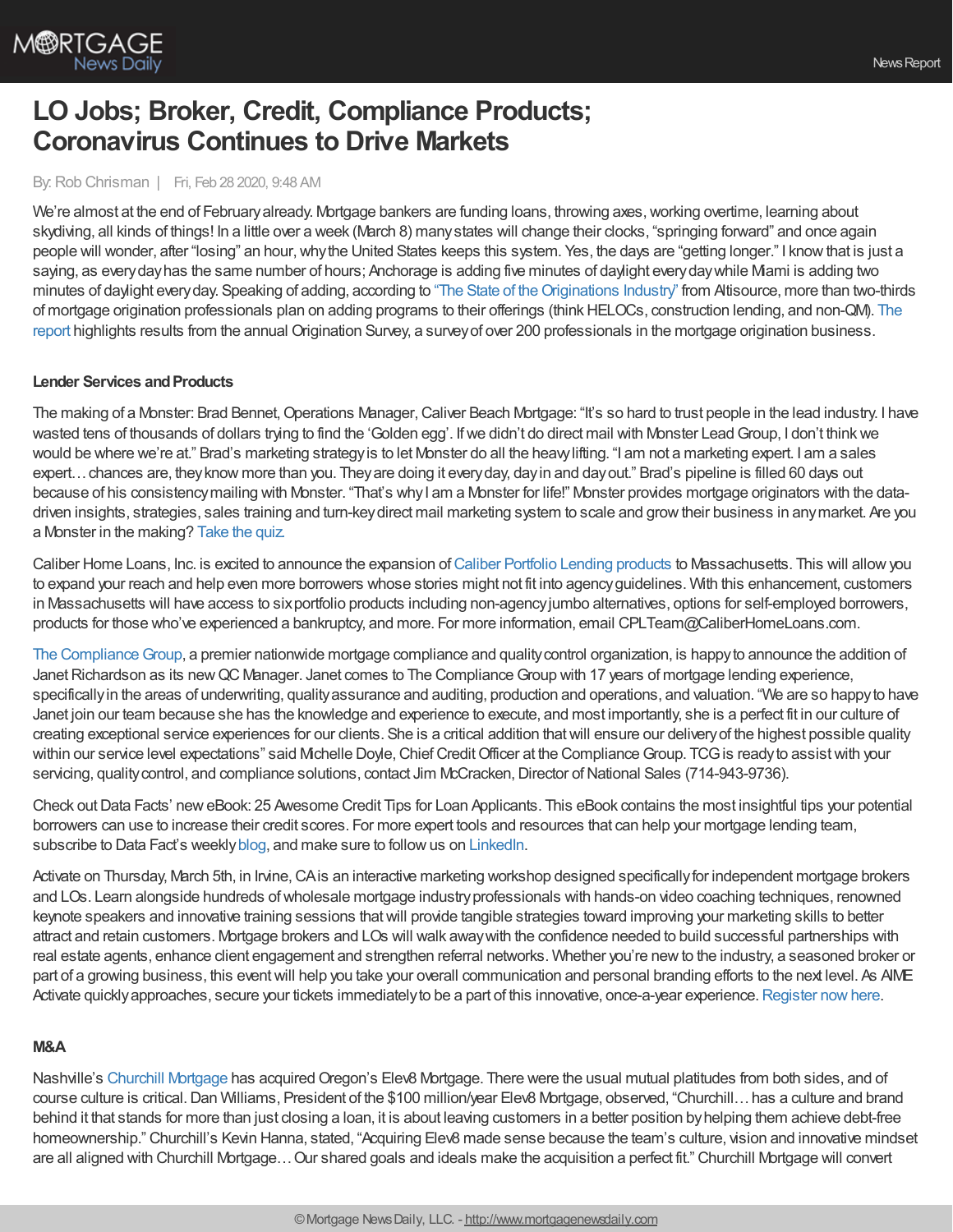## Elev8's entire team and office into a Churchill branch.

Of course mergers and acquisitions aren't confined to lenders and vendors. (The latest big example of that is First American's acquisition ofDocutech.) Banks and credit unions are another hot topic. In January18 bank deals were announced! There were several more here in February. Itwas announced that in Wisconsin Nicolet Bankshares (\$3.1 billion assets) is buying Commerce Financial Holdings (\$708 million in assets), Iowa's Heartland Financial USA(\$1.14 billion) is buying Texas' AIMBancshares (\$1.78 billion).Colorado's First Western Financial (\$1.26 billion) is buying the Colorado branches of Simmons Bank. In Ohio SB Financial Group (\$1.037 billion) is planning on buying Edon Bancorp (\$15.5 million), in Minnesota Wings CU(\$5.6 billion) is buying Neighborhood National (\$216 million), and in Michigan Arbor Bancorp (\$1.714 billion) is slated to buy FNBH Bancorp (\$101 million). And in California Pacific Premier Bancorp (\$11.812 billion) will buyOpus Bank (\$1 billion).

## **Capital Markets**

With the big selloff in the stock market this week, people have to put that cash somewhere. Short-term Treasuries are a veryliquid instrument, and with all the moneyflowing in, **shorter Treasurydurations have seenprices increase andyields decrease muchmore notablythanlonger maturities**. In fact, despite the S&P500 posting its worst dayin nearlya decade yesterday, and the three main indexes falling into correction territory with stocks on track for their worst week since the financial crisis, the 10-year Treasury yield only rallied 1 bp yesterday, closing the session at 1.30 percent.

News of a potentiallyhomegrown case of coronavirus nosedived U.S. markets into correction territory. The Dow, S&P, and NASDAQall fell bymore than 4 percent, and all are down more than 10 percent from their highs, putting them in theoretical "correction" territory. Wall Street is now slashing forecasts, but some people believe that the spreading pathogen may have simply forced a market selloff that was long overdue.

President Trump originallyurged Americans to shrug off the threat of pandemic, but then scrambled to find funds for a federal response, having previously crippled structures put in place by the Obama administration. Some of the money Trump is seeking may come from funds meant for poor Americans in need of heating assistance. States and cities have been making plans of their own, declaring emergencies and stockpiling supplies for the North American outbreak experts sayis all but inevitable. Japan announced itwill shut down schools for at least a month to curtail the spread of the virus.

Former FedGovernor Warsh penned an op-ed in the WSJ, **inwhichhe calledonthe Fedandother central banks tocutrates due tothe coronavirus.**Curiously, Fed Vice Chair Clarida said just a week ago that he doesn't think market participants are reallyexpecting a rate cut even though the Fed Funds futures marketwas alreadyimplying a mid-year cut at that time. March rate cut odds moved from about 35 percent late Wednesdayto as high as 80 percent yesterdaymorning, and that cut is expected to be followed byanother in June.

We did have some important economic releases yesterday, even if theywere overshadowed bycoronavirus fears. The second estimate for Q4 GDP was unchanged at 2.1 percent, though that report can now be easily dismissed, as it is backward-looking and there are current growth problems related to the coronavirus that will drag on Q1 GDP figures. Separately, January durable goods orders declined, but not as bad as expected, and excluding transportation, the figure was actuallyquite positive. The report showed a nice pickup in business spending in January, but concerns about a slowdown in spending will persist since the spread of the coronavirus, and responses to control its spread, has intensified in February. Finally, after the steepest drop in a decade (-4.3 percent in December), pending U.S. home sales increased 5.2 percent in January, well beyond 2 percent expectations.

If anyone cares, today's busymonth-end economic calendar is already underway, as we've had the prints for January Personal Income (+.6%), Personal Spending (+.2%),Core PCEPrices (+.1%), Januaryadvance goods trade balance (\$65.5 billion), JanuaryAdvance Retail Inventories (flat), and January Advance Wholesale Inventories (-.2%). Coming up after I send this commentary out are February Chicago PMI and the Final FebruaryUniversityof Michigan Consumer Sentiment Survey. **There is one Fedspeaker:St. Louis FedPresident Bullard.** Finally, in the afternoon, the Desk will release a new MBS FedTrade schedule covering the March 2 to 12 period that is expected to total \$935 million. We begin today with Agency MBS prices better by a solid .250 and the 10-year yielding 1.21 percent, based on the coronavirus which no one could have foreseen a fewshort months ago.

### **Jobs andTransitions**

CMGFinancial welcomes 130 originators to its record-breaking 2019 President's Council class including 14 retail loan officers, 4 retail branch managers, and 2 wholesale account executives inducted into the esteemed Chairman's Club for outstanding production. The Scotsman Guide ranked Top-15 overall mortgage lender achieved an 82% increase in production from 2018 to 2019, with 48 retail loan originators at least doubling their production. Among the honorees, are KoryKavanewsky, VP, Production - Western Division,Coronado,CA,